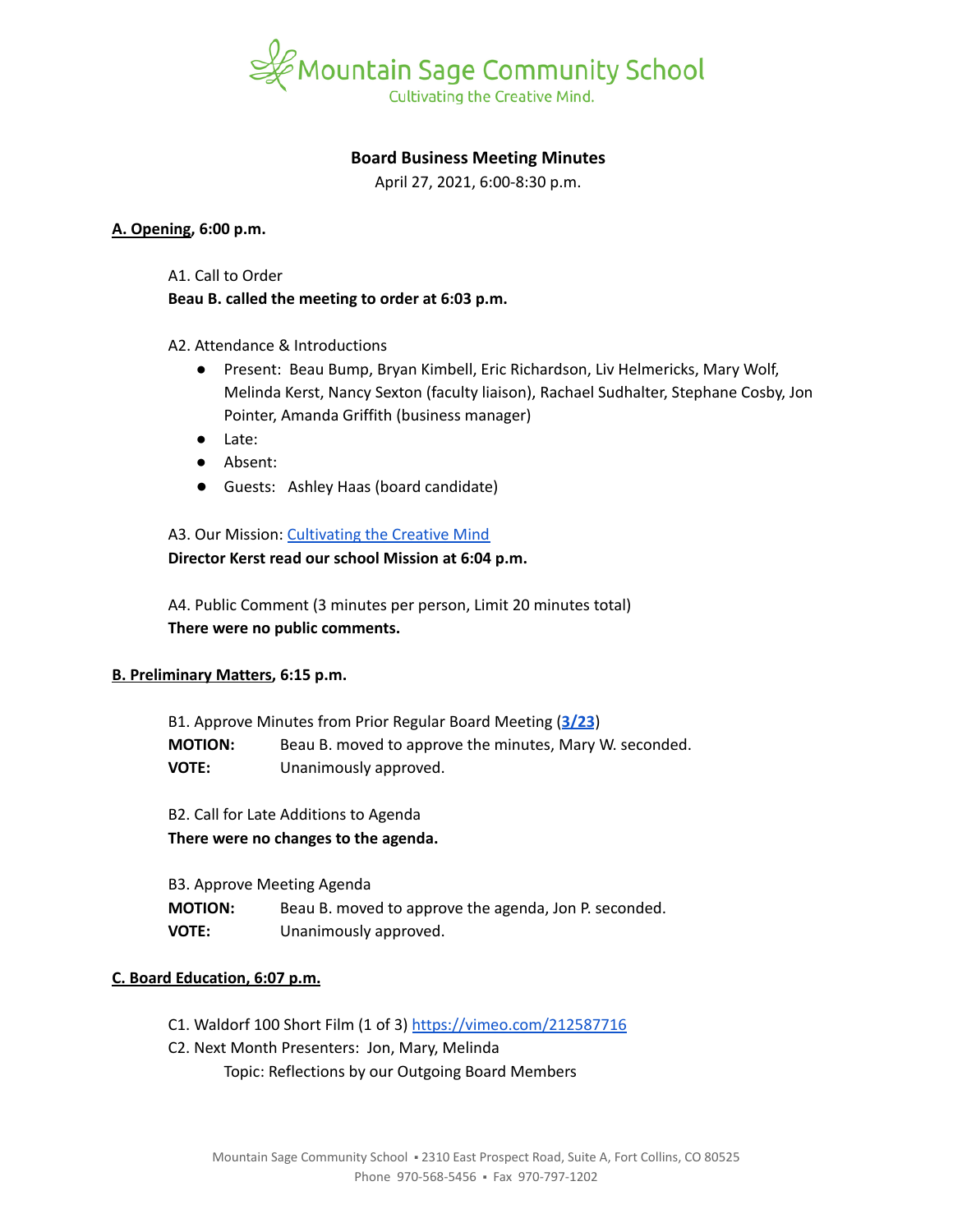

#### **D. Regular Business, 6:30 p.m.**

D1. Consent Agenda (Confirm Consent Designation)

D1.1 Policy Review (i.e. no discussion, if item pulled move to bottom of D):

D1.1.2 - Board Policies: [EL2.8,](https://docs.google.com/document/d/1CRy-bV8I9d_GuKcWhyaczopX8vJ8mZXot1zXBJNeNxo) [EL2.9](https://docs.google.com/document/d/1GZEKYwkBDBPrMmiQ4Bl5rLYnctwF_E27ZKu9GYY7lYs), [GP3.0](https://docs.google.com/document/d/1rOOj0tNmvU3l9f7mPNuRgEMOeCeu7x5aFbV8KcULAJ0)

**MOTION:** Jon P. moved to approve the policies on the consent Agenda, Mary W. seconded. **VOTE:** Unanimously approved.

### D2. Review [Strategic](https://docs.google.com/spreadsheets/d/1ZcsDhIjaJBoVOI2OMPaYkghgZi_yR7rn31ELgbvqf3E/view) Plan

- D3. School Director's Report
	- Educational Program
	- Organizational Development & Hiring
		- Today we are nearly maxed out in terms of room, so long-term facilities will factor in.
		- Potential new organization positions
			- Strategic Initiatives Manager expanded from communications
			- Administrative Assistant
	- Current projects and happenings
		- K-5 and support staff [Colorado](https://www.cde.state.co.us/coloradoliteracy#:~:text=The%20Colorado%20Reading%20to%20Ensure,they%20enter%20the%20fourth%20grade.) READ Act training
		- Hiring for performing arts position
	- 20-21 Wrap up, Summer training, 21-22 Kick off
		- My Reflection

Break at 7:10pm Resume at 7:15pm

D4. Committee Updates

D4.1 - Finance Committee Update ([report](https://docs.google.com/document/d/1AGsgi96G_cOjPKFhBXZKPD9pUCDiw06ih5w4GVAlHOg))

D4.1.1 Budget discussion

**MOTION:** Jon P. moved to approve the preliminary budget as presented, Mary W. seconded.

**VOTE:** Unanimously approved.

D4.1.2 Administration salary & structural adjustments

**AI**: Bryan K - Work with the Finance Committee and place item on next month's agenda for any proposed adjustment for administrative salary on 2021-22 budget.

**AI**: Bryan K - 2020-21 Amended budget approval on agenda.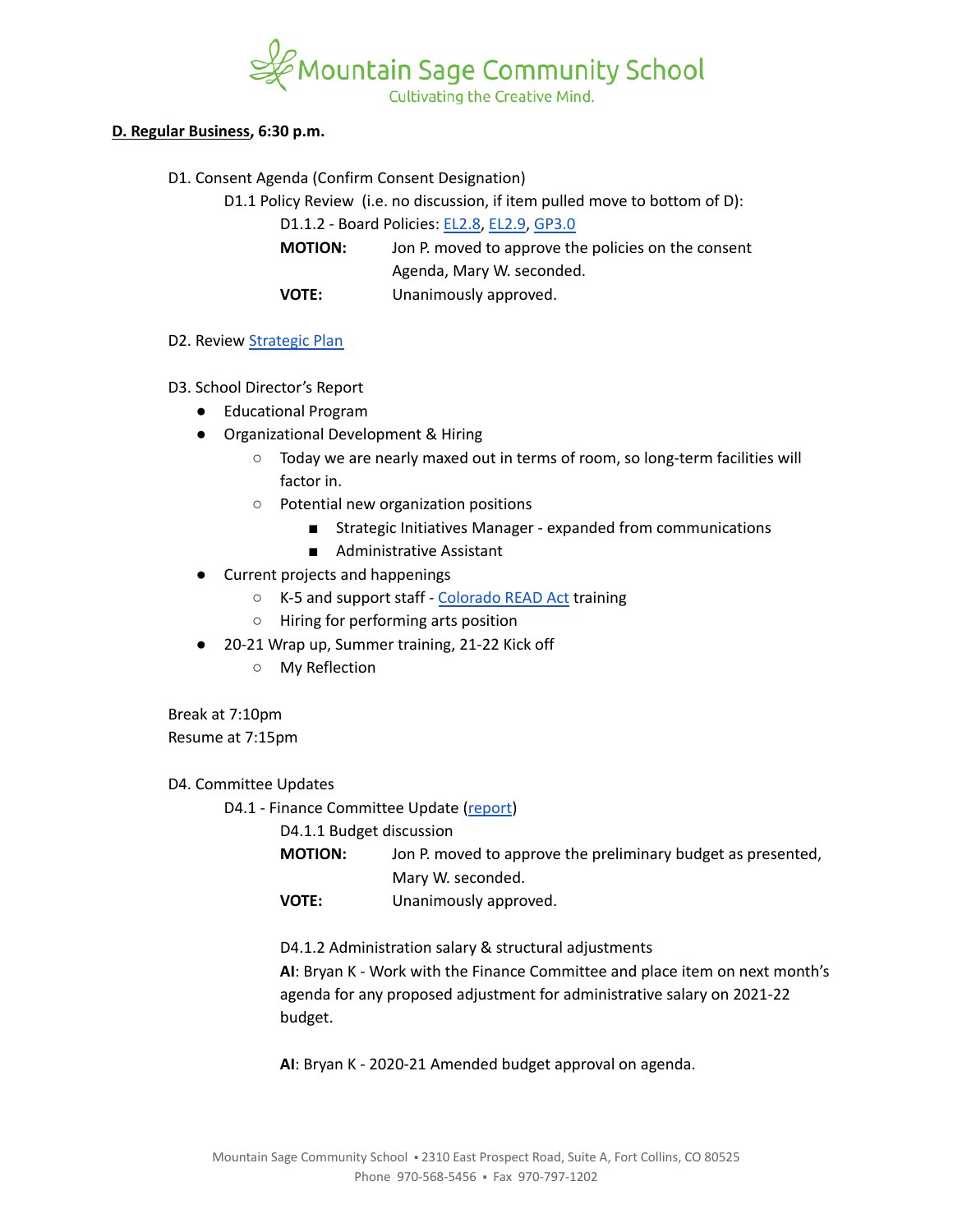

Jon P. - Very impressed by the work by Amanda and Liv on the budget. The supporting detail included in comments and additional tabs show the tremendous thoughtful attention and planning.

- D4.2 Facilities Committee [\(report\)](https://docs.google.com/document/d/1pHJ0nIDFJ8hF2AT1LR7jnkPjm_B3SRZWQ6hTb7q1xqA)
- D4.3 School Accountability Committee Update [\(report](https://docs.google.com/document/d/1RiaF0B3I3UbsFNfEP5B0ShuN6goTu8EtYFgLgI_lxQc))
- D4.4 Logistics Committee Update ([report](https://docs.google.com/document/d/1tlgY7bW3fVutW_zbcUvtSq8cNODb8jTKfHkgEnY7gxk))
	- D4.4.1 Board training through CLCS
	- **AI**: Mary Go into Election Buddy to check Melinda's set up

Beau B. - Discuss in next meeting additional parties that would be invited.

- D4.5 Policy Discussion
	- D4.5.1 PSD Policy Updates (through 3/27/2021): [Summary](https://docs.google.com/document/d/1ytLzG6FyI2YTZ2jXua67zkMRvfkIQeDIyyFgAD-WAPA)
	- D4.5.2 May Board Policy Review: None
	- D4.5.3 August Board Policy Review: [IC/ICA-20-21](https://docs.google.com/document/d/1vYwedJYcHq6j04mLqMZ8YIONGwVQBzBu7vgCSZ_N1o8)
	- D4.5.4 September Policy Review: [GDQB,](https://docs.google.com/document/d/1v4tGD07QFE56LKxTItzfu02rLfKRePcJk07Ao1XmLRg) [GDQD,](https://drive.google.com/open?id=1Ewwb0RIPZasF4ZmW7YUI-MQyvjgK7_aGBF7_874vNm8) [IGA](https://drive.google.com/open?id=17V0SGbIQdLADRZ5pwr_sr0Dl9RI-k8U9fvpsVhO2Cso), [IGD](https://drive.google.com/open?id=1dp0fAXOoFv1_XlJI0FYOgRRxLkpDFmdC1HH8hRpezBg)
- D5. Items of the Month (from Board [calendar\)](https://docs.google.com/document/d/12S6s-qevYMsnj8Cr2yw6uMO7S7hL3gz2oKvXZk5ZndQ/edit?usp=sharing)
	- D5.1 Apr Complete review of policies and governing documents
	- D5.2 Apr Approved budget submitted to PSD by Deadline
	- D5.3 Apr Director Evaluation School Director submits AI Performance Reflection and Goals to Board. Board approves or discusses needed revisions by the Director.
	- D5.4 Apr Last Meeting for potential board members to attend before May election
	- D5.5 Apr Review Board Member Onboarding Materials and Make Necessary Changes
	- D5.6 Apr Prep for May work session & meeting, incorporate retreat items in mind
		- D5.6.1 -- Draft retreat agenda linked [here](https://docs.google.com/document/d/1al6Wf6E5dcKBOmHwp8cZjzjfoswoyltKJTnE9mWddNQ/edit?usp=sharing)
		- D5.6.2 -- Retreat attendees discussion
	- D5.6 Apr GP [3.7](https://drive.google.com/drive/u/0/folders/19cv6o9aniGaXqE5rsNWWb7dxQDcRUoZj) Each April, the Board will publicly review its expenditures and establish its projected costs of governance for the next fiscal year.
	- D5.7 May Review of Year, Lessons Learned and Training
	- D5.8 May Conduct Election for Board Members during the second week of May
	- D5.9 May Provide Newly Elected Board Members with Onboarding Materials
- D6. Scheduling Matters
- D7. Miscellaneous

D7.1 - Board Governance/Expenditures and 2021-22 Projections The Board reviewed expenditures and the proposed 2021-22 budget for the board. Discussion was brief as the board budget is relatively small.